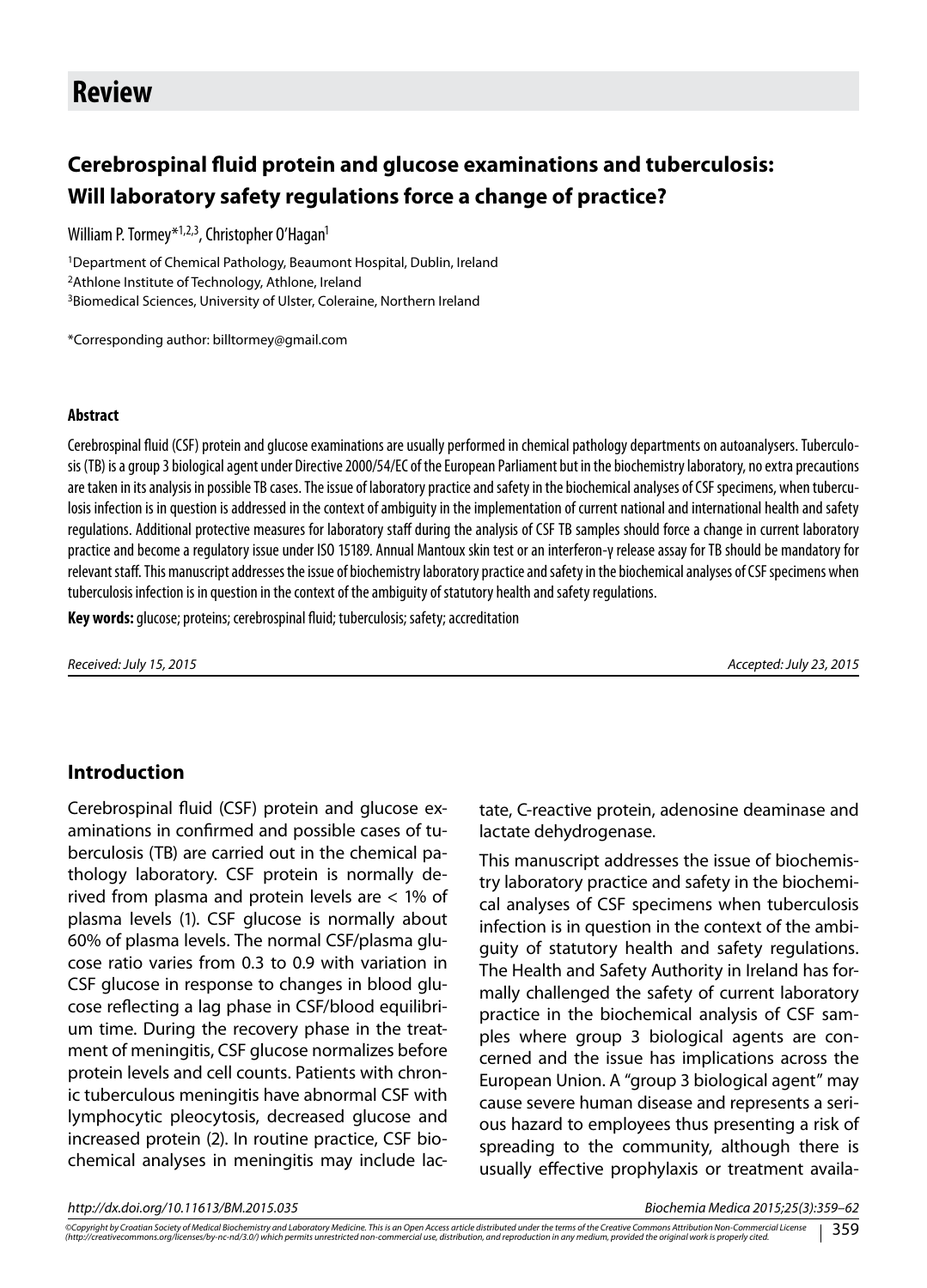ble. By contrast, a group 1 biological agent is unlikely to cause disease to employees and a group 2 agent can cause disease to employees although it is unlikely to spread to the community and there is usually effective prophylaxis or treatment available.

# **Tuberculosis, laboratory health and safety and regulation**

Tuberculosis is a group 3 biological agent as listed in Code of Practice for the Safety, Health and Welfare at Work (Biological Agent) Regulations 2013 in Ireland. These Regulations transpose Directive 2000/54/EC of the European Parliament. Containment restrictions are required by the regulations. Regulation 3 (1) states: .."*these Regulations and any relevant code of practice, apply to activities in a place of work where existing or potential, whether deliberate or incidental, exposure to a biological agent has occurred or may occur"* (3).

Schedule 2 of the Safety Health and Welfare (Biological Agents) regulations lists the measures for prevention and risk reduction. There is a requirement to design work processes and engineering control measures to avoid or minimize the risk of the release of a biological agent into the place of work. Hygiene measures must be used to prevent or reduce accidental transfer or release of a biological agent from the place of work. Collective and individual protective measures must be used where exposure cannot be avoided by other means. A further requirement is unclear and states that "*the testing, where necessary and technically possible, for the presence, outside the primary physical confinement, of a biological agent used at work*" (4). In the context of TB, the requirements seem to require special suited protection, a negative air pressure safety cabinet and a separate area for TB biochemical testing.

Are these requirements current practice in general hospital laboratories? From enquiries in Ireland and the UK, the answer appears to be No!

## **Conventional practice**

There are no special precautions with regard to biochemistry sample analysis and infectivity listed

or referred to in Henry's textbook with regard to cases where TB is a differential in the diagnosis (1). The TB reference laboratory in Ireland does not recommend any particular laboratory precautions such as negative pressure fume cupboards and full masks and gowns. Neither do the Canadian, UK or Indian or United States Guidelines (5-8).

## **Lack of evidence of laboratory staff infection**

In a survey of laboratory staff in the UK, two cases of TB were reported in a biochemistry department within 18,310 person years of exposure. Details were not provided (9). While there is a theoretic risk, it must be witheringly small. In contrast, the risk to nurses even in short contact with an infectious patient is real. In 2012, there were 364 cases of tuberculosis reported in Ireland of which 3 (0.8%) were TB meningitis.

The literature on laboratory associated infections reveals 5,346 such infections between 1930 and 2000. These cases appear to refer to microbiology processes overwhelmingly. Historic data from the United States in the period from 1930 to 1950 found a total of 775 cases of laboratory-acquired infections of which 153 were TB. World data from 1950 to 1963 revealed 191 cases of which 21 were TB. In a literature survey covering 1979–2004, there were 1,141 laboratory acquired infections of which 199 were *Mycobacterium tuberculosis* (10). Data from England and Wales found that laboratory workers showed a 5.4 times increased risk of acquiring TB compared to the general population with the highest risk ratio 7.5 among technical staff.

### **Surveillance precautions**

The US Morbidity and Mortality Weekly Report issued guidelines on the prevention of transmission of TB in healthcare settings in 2005. Laboratory workers should be screened for TB if they share airspace with an infected person or if they participate in suspected or confirmed TB specimen processing. As a surveillance precaution, all health care workers should have baseline TB screening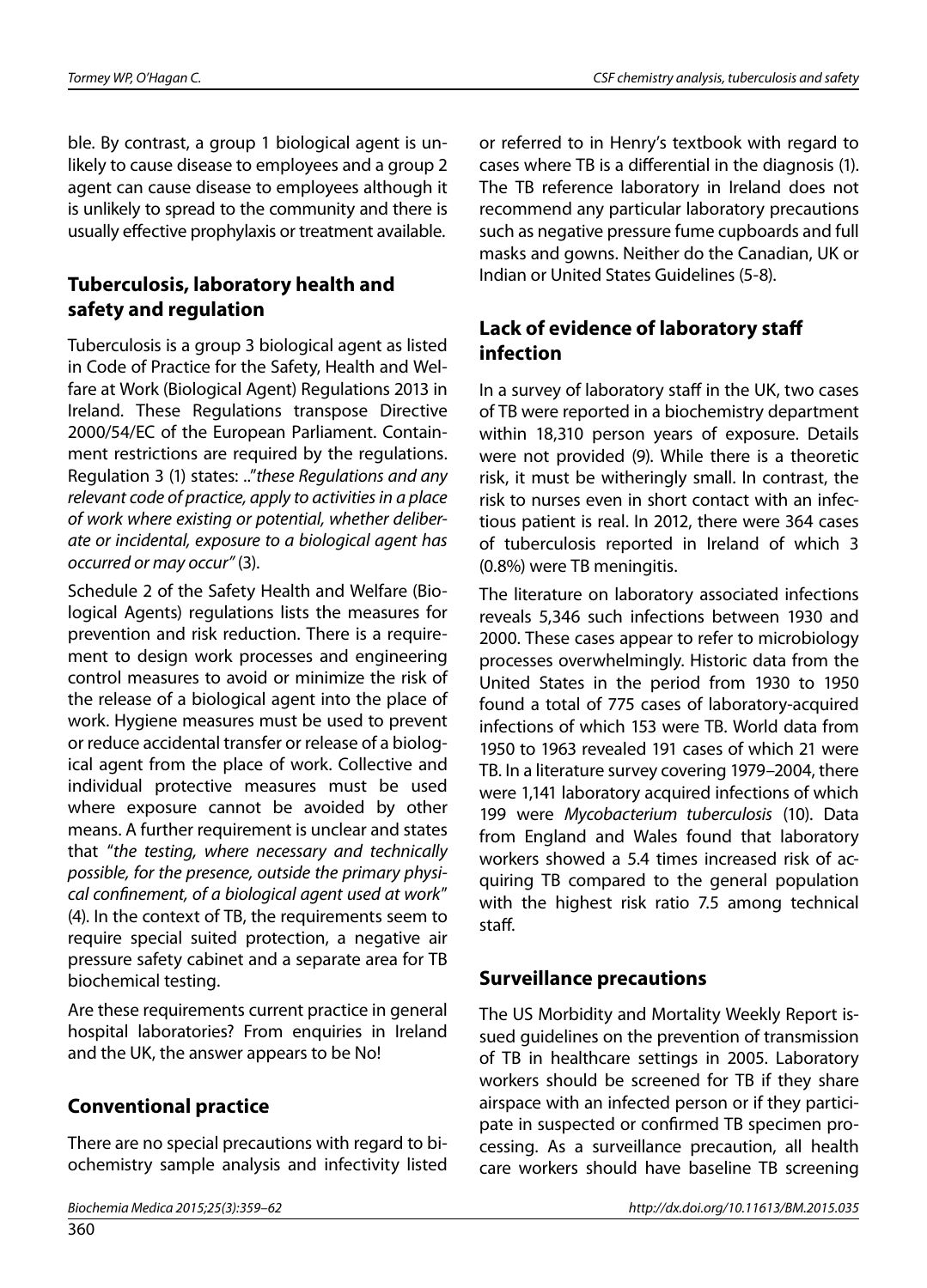on job commencement using a two-step tuberculin skin test or a single whole blood gamma interferon assay. Annual clinical appraisals should then be carried out. Medical scientists may need respiratory protection depending on the type of ventilation in use in the laboratory and the likelihood of aerosolization of viable TB as a result of a laboratory procedure (11).

### **Codes of practice**

In the US, Biosafety in Microbiological and Biomedical Laboratories (BMBL) has become the code of practice for biosafety (12). No reference is made to processing CSF specimens in a biochemistry autoanalyser but any maneuver that produces an aerosol heightens the infection risk. The requirement for tuberculosis is that "*all aerosol-generating activities must be conducted in a biological safety cabinet*". Biosafety Level 2 (BSL-2) practices and procedures seems the safest protocol to adopt but in practice, how will this be applied to biochemical analyses of CSF samples? The availability of simple, easy to use, point-of-care testing devices allow the routine use of biological safety cabinets for CSF glucose analysis but low levels of protein are beyond the device sensitivities.

In England, TB is in hazard Group 3 and must be processed in a microbiological safety cabinet under full containment level 3 conditions. Does this happen with biochemical analyses in English or Irish hospitals? No!

A detailed public health report from Belgium in 2006, described common laboratory methodologies involved in TB analysis but biochemical autoanalysers did not feature (13).

### **Current analytical practice**

The Beckman Coulter AU 5400 autoanalyser (Bath, UK) is used for estimation of CSF glucose and protein in this institution. Aerosol micro-droplets are possible in the process of autopipetting a specimen aliquot into the cuvette and also at the reagent mixing stage. All infectious blood specimens involving HIV, HepB, HepC and unknown are treated in a similar manner. It is impossible to eliminate all risk from infectious pathogens.

#### **Accreditation challenge and improved safety monitoring**

ISO 15189 accreditation inspectors have not focused or commented on this issue to date. Will the precautionary principle be applied with CSF glucose and protein analysis being performed in negative pressure cabinets with staff in space suits using specially designated equipment or will common sense prevail and current practice continue?

It is possible that additional preventive measures for biochemical analyses of TB specimens will become the norm because health and safety regulations specify more stringent precautions than are currently in widespread practice. Where suitably sensitive point-of-care devices for relevant biochemical analytes become available, these can be used in the negative air pressure biological safety cabinets in the microbiology departments which would divert the issue away from biochemistry technologists.

### **Concluding recommendation for staff**

Staff involved in testing of TB specimens in clinical chemistry laboratories as well as those in microbiology laboratories should have baseline screening for TB on job commencement and follow-up annual clinical appraisals. Annual Mantoux skin test or an interferon-γ release assay should be done to check for conversion. Those with positive results should have a chest X-ray and appropriate treatment. These annual staff tests are not done in Clinical Chemistry departments at present.

#### **Potential conflict of interest**

None declared.